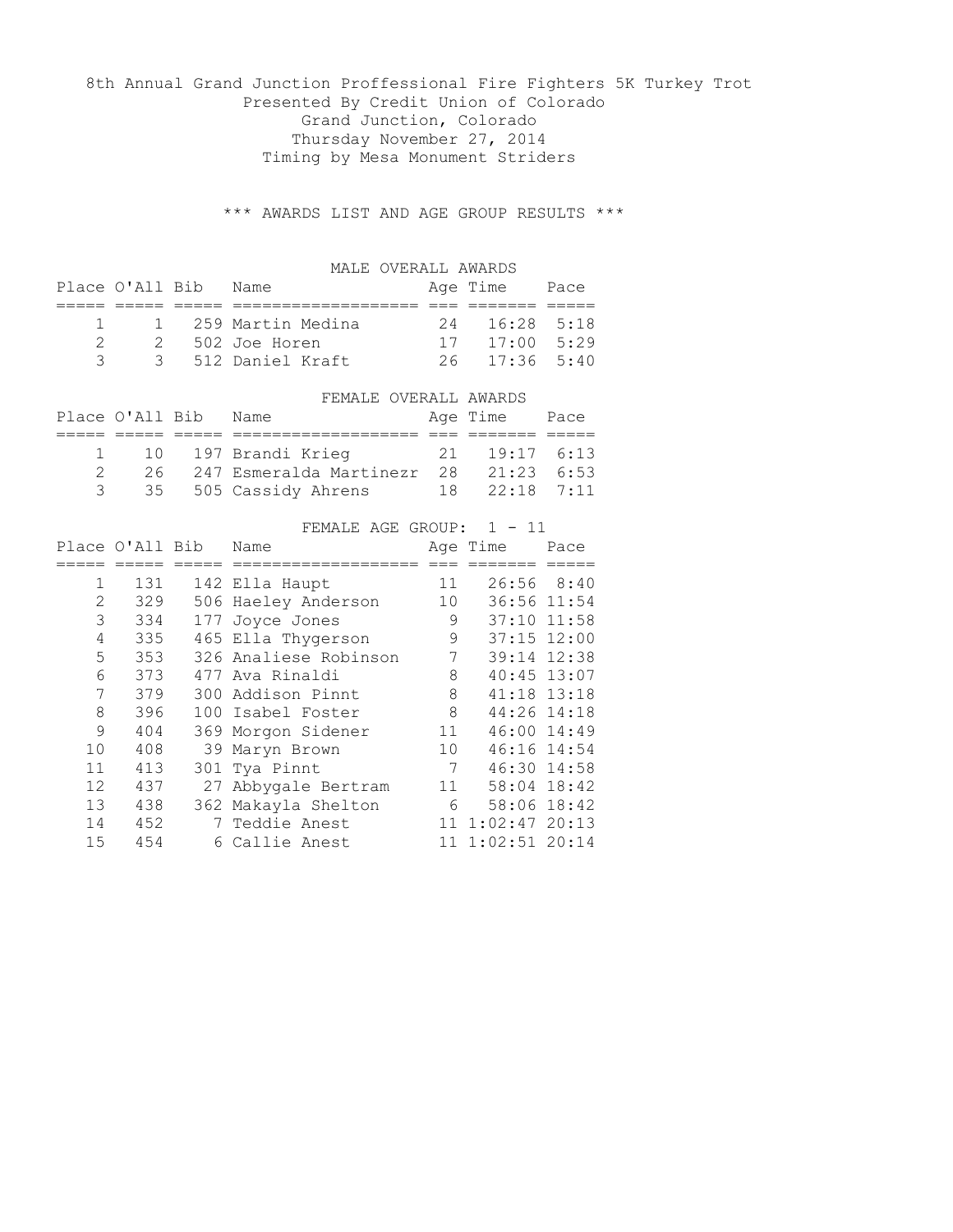MALE AGE GROUP: 1 - 11

|              | Place O'All Bib<br>===== ===== | $=$ $=$ $=$ $=$ $=$ | Name                   |                 | Age Time         | Pace<br>$=$ $=$ $=$ $=$ $=$ |
|--------------|--------------------------------|---------------------|------------------------|-----------------|------------------|-----------------------------|
| 1            | 44                             |                     | 320 Santiago Renteria  | 10              | 23:10            | 7:28                        |
| $\mathbf{2}$ | 61                             |                     | 209 Jordan Leblow      | 10              | 24:11            | 7:47                        |
| 3            | 96                             |                     | 497 Jack Mottram       | 11              | 25:37            | 8:15                        |
| 4            | 104                            | 445                 | John Whyte             | 11              | 25:49            | 8:19                        |
| 5            | 183                            |                     | 508 Jay Groves         | 10              | 29:35            | 9:32                        |
| $\sqrt{6}$   | 193                            |                     | 412 Patrick Tobin      | 11              | 29:57            | 9:39                        |
| 7            | 210                            |                     | 212 Preston Lee        | 10              | 30:42            | 9:53                        |
| 8            | 212                            |                     | 213 Travis Lee         | 8               | 30:49            | 9:55                        |
| 9            | 233                            |                     | 496 Bryan Mottram      | 11              |                  | 31:30 10:09                 |
| 10           | 280                            |                     | 2 Derek Anderson       | 9               | 33:30            | 10:47                       |
| 11           | 282                            |                     | 186 Benton Kellerby    | 9               |                  | 33:32 10:48                 |
| 12           | 287                            |                     | 507 Atley Anderson     | $7\phantom{.0}$ |                  | 33:48 10:53                 |
| 13           | 292                            |                     | 111 Samuel Garmany     | 8               |                  | 34:07 10:59                 |
| 14           | 297                            |                     | 327 Ian Robinson       | 9               | 34:10            | 11:00                       |
| 15           | 298                            |                     | 407 Luke Sturgeon      | 11              |                  | 34:12 11:01                 |
| 16           | 308                            |                     | 176 John Jones         | 9               |                  | 35:23 11:24                 |
| 17           | 311                            |                     | 464 Caleb Thygerson    | 10              |                  | 35:37 11:28                 |
| 18           | 319                            |                     | 485 Jamarcus Cameron   | 8               |                  | 36:01 11:36                 |
| 19           | 320                            |                     | 353 Luke Schreiner     | 10              |                  | 36:02 11:36                 |
| 20           | 321                            |                     | 352 Jack Schreiner     | 7               |                  | 36:03 11:36                 |
| 21           | 333                            |                     | 504 Jack Carrica       | 8               |                  | 37:08 11:58                 |
| 22           | 365                            |                     | 339 Bailey Rubinstein  | 10              |                  | 40:04 12:54                 |
| 23           | 405                            |                     | 479 Keidan Umberger    | 9               |                  | 46:01 14:49                 |
| 24           | 411                            |                     | 324 Jarret Rinderle    | $6\,$           |                  | 46:26 14:57                 |
| 25           | 416                            | 45                  | Cody Budeau            | 9               | 48:01            | 15:28                       |
| 26           | 422                            |                     | 49 Mason Burnham       | 11              |                  | 50:30 16:16                 |
| 27           | 423                            |                     | 99 Hayden Foster       | 6               |                  | $50:35$ $16:17$             |
| 28           | 428                            | 475                 | Triston Tate           | 11              |                  | 51:46 16:40                 |
| 29           | 431                            |                     | 230 Brayden Mac Millan |                 | $5 -$            | 54:45 17:38                 |
| 30           | 434                            |                     | 107 Benjamin Garmany   |                 | $6\degree$       | 57:19 18:27                 |
| 31           | 456                            |                     | 367 Jaydon Sidener     |                 | 9 1:03:53 20:34  |                             |
| 32           | 461                            |                     | 169 Johnny Hulquest    |                 | 10 1:07:32 21:44 |                             |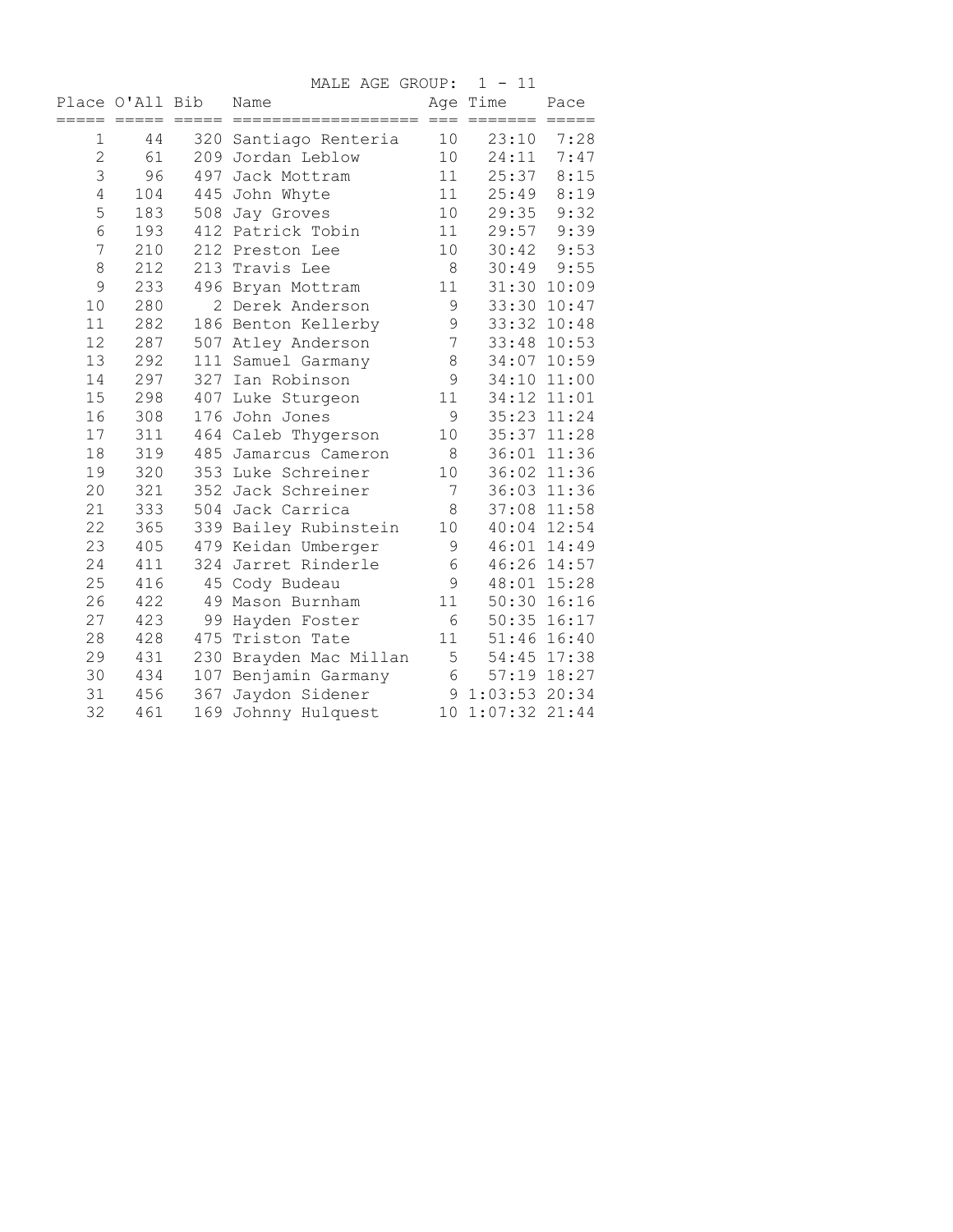|                |     |                 | FEMALE AGE GROUP: 12 - 17 |    |               |                |
|----------------|-----|-----------------|---------------------------|----|---------------|----------------|
|                |     | Place O'All Bib | Name                      |    | Age Time      | Pace           |
|                |     |                 |                           |    | === =======   |                |
| 1              | 62  |                 | 42 Rhiannon Broyles       | 16 | 24:12         | 7:48           |
| $\overline{c}$ | 93  |                 | 24 Abbi Beckwith          |    | 16 25:32 8:14 |                |
| 3              | 98  |                 | 311 Blanca Ramirez-Hern   | 17 | 25:40         | 8:16           |
| 4              | 126 |                 | 331 Jayden Rock           | 16 | 26:49         | 8:38           |
| 5              | 135 |                 | 102 Emily Fox             |    | 15 26:58      | 8:41           |
| $\sqrt{6}$     | 140 |                 | 231 Brooke Mac Millan     | 17 | 27:05         | 8:43           |
| 7              | 141 |                 | 281 Danielle Oleson       | 16 | 27:10         | 8:45           |
| $\,8\,$        | 142 |                 | 143 Milan Haupt           | 16 | 27:11         | 8:45           |
| 9              | 143 |                 | 194 Hailee Kostelecky     | 14 | 27:15         | 8:46           |
| 10             | 148 |                 | 282 Jenna Oleson          | 16 | 27:42         | 8:55           |
| 11             | 159 |                 | 306 Dixie Poteet          | 16 | 28:23         | 9:08           |
| 12             | 176 |                 | 217 Andrea Lielkoks       | 16 | 29:18         | 9:26           |
| 13             | 191 |                 | 503 Katie Kiefer          | 15 | 29:57         | 9:39           |
| 14             | 211 |                 | 248 Tiffany Maska         | 15 |               | $30:43$ $9:54$ |
| 15             | 220 |                 | 43 Mia Brygger            | 13 |               | $31:00$ $9:59$ |
| 16             | 257 |                 | 461 Sophia Lozano         | 15 |               | 32:35 10:30    |
| 17             | 324 |                 | 391 Abbey Steele          | 14 | 36:27 11:44   |                |
| 18             | 326 |                 | 131 Madelyn Hand          | 12 |               | 36:43 11:49    |
| 19             | 342 |                 | 493 Josie Mottram         | 16 |               | 37:39 12:07    |
| 20             | 350 |                 | 95 Alliza Fitzgibbons     | 13 |               | 39:05 12:35    |
| 21             | 357 |                 | 304 Aiko Poteet           | 14 |               | 39:21 12:40    |
| 22             | 358 |                 | 130 Jordyn Hand           | 16 |               | 39:33 12:44    |
| 23             | 360 |                 | 224 Brooklyn Lucero       | 12 |               | 39:48 12:49    |
| 24             | 391 |                 | 12 Maya Bailey            | 15 |               | 42:57 13:50    |
| 25             | 433 |                 | 216 Alexia Lewis          | 14 |               | 55:43 17:56    |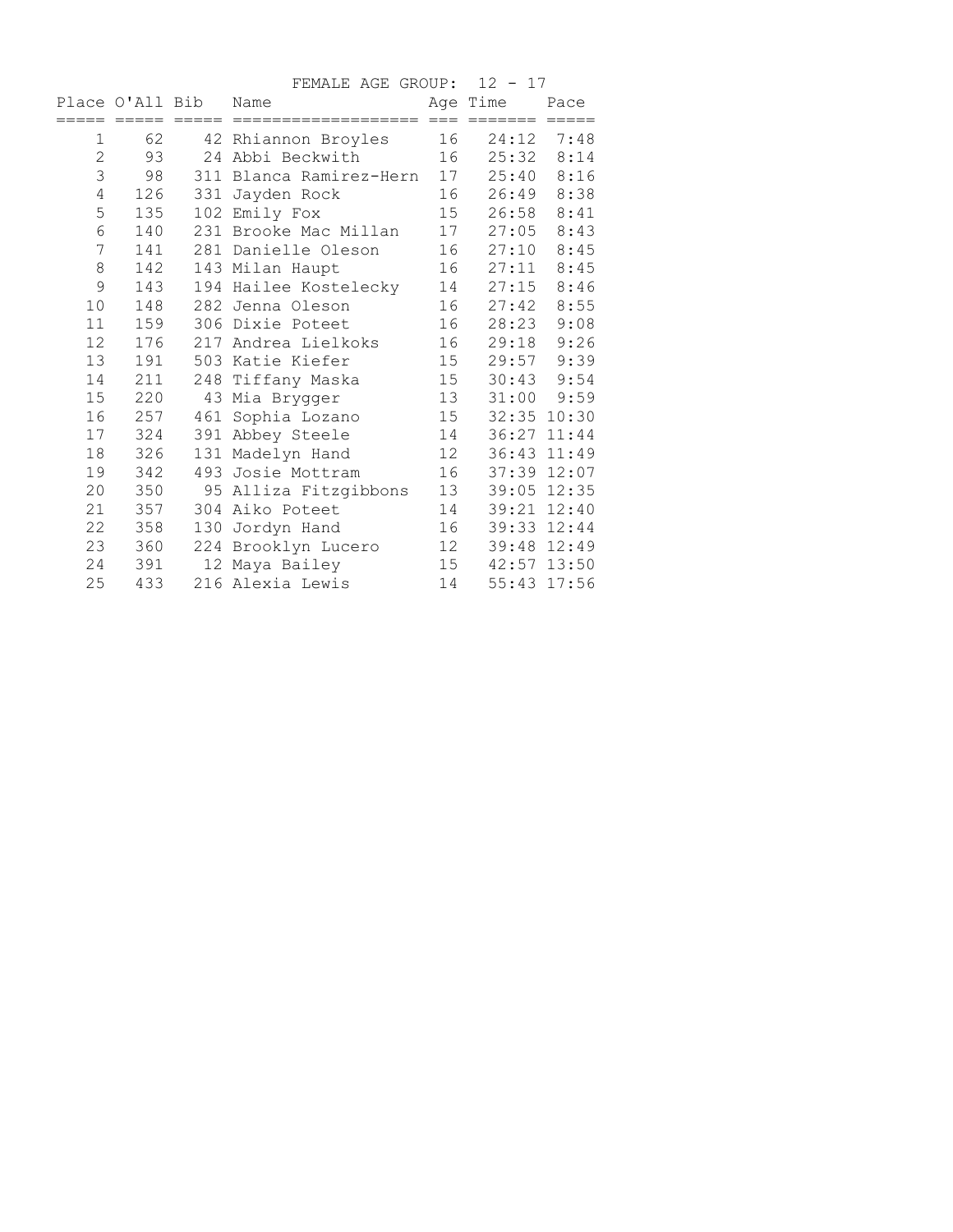|                |                 |                     | MALE AGE GROUP:                          | $12 - 17$ |                      |                 |
|----------------|-----------------|---------------------|------------------------------------------|-----------|----------------------|-----------------|
|                | Place O'All Bib |                     | Name                                     |           | Age Time             | Pace            |
| 1              | $=====$<br>5    | $=$ $=$ $=$ $=$ $=$ | $======$<br>296 Nolan Pflug              | $=$<br>16 | $=$ $=$ $=$<br>18:27 | $=====$<br>5:57 |
| $\overline{c}$ | 6               |                     | 208 Jared Leblow                         | 15        | 18:30                | 5:58            |
| 3              | 7               |                     | 254 J.T. McLaughlin                      | 17        | 18:55                | 6:06            |
| $\overline{4}$ | 13              |                     | 236 Michael Mall                         | 17        | 19:42                | 6:21            |
| 5              | 20              |                     | 450 Jed Wilson                           | 16        | 20:50                | 6:43            |
| 6              | 21              |                     | 75 Parker Davis-Mcdoug                   | 17        | 20:51                | 6:43            |
| 7              | 22              |                     | 270 Johnny Moir                          | 16        | 20:59                | 6:46            |
| $\,8\,$        | 24              |                     | 191 Kyle Kincaid                         | 17        | 21:18                | 6:52            |
| 9              | 28              |                     | 193 Chandler Kostelecky                  | 16        | 21:37                | 6:58            |
| 10             | 29              |                     | 321 Xavier Renteria                      | 15        | 21:43                | 7:00            |
| 11             | 40              |                     | 454 Brennan Wissell                      | 17        | 22:38                | 7:18            |
| 12             | 41              |                     | 476 Tage Vanwagoner                      | 16        | 22:41                | 7:18            |
| 13             | 51              |                     | 168 Jakob Hulquest                       | 14        | 23:35                | 7:36            |
| 14             | 56              |                     | 71 Logan Crim                            | 17        | 23:55                | 7:42            |
| 15             | 59              |                     | 274 David Nation                         | 14        | 24:04                | 7:45            |
| 16             | 67              |                     | 482 Riley Davis McDouga                  | 17        | 24:17                | 7:49            |
| 17             | 72              |                     | 522 Nicholas Gordon                      | 15        | 24:33                | 7:54            |
| 18             | 79              |                     | 20 Logan Bates                           | 16        | 24:47                | 7:59            |
| 19             | 83              |                     | 451 Jonah Wilson                         | 17        | 25:09                | 8:06            |
| 20             | 84              |                     |                                          |           | 25:10                |                 |
| 21             | 87              |                     | 495 Billy Mottram<br>420 Josuua Van Pelt | 13        |                      | 8:06<br>8:08    |
| 22             | 90              |                     |                                          | 17<br>15  | 25:14                |                 |
| 23             |                 |                     | 380 Ben Spomer                           |           | 25:20                | 8:10            |
| 24             | 114             |                     | 487 Mason Pridy                          | 17        | 26:24                | 8:30            |
| 25             | 117             |                     | 139 Logan Harrington                     | 14<br>15  | 26:28                | 8:31            |
|                | 127             |                     | 171 Ryan James                           |           | 26:52                | 8:39            |
| 26             | 129             |                     | 211 Bryan Lee                            | 16        | 26:54                | 8:40            |
| 27             | 145             |                     | 471 Ethan Gdovin                         | 13        | 27:22                | 8:49            |
| 28             | 147             |                     | 358 Morgan Sheer                         | 17        | 27:27                | 8:50            |
| 29             | 156             |                     | 225 Bryson Lucero                        | 14        | 28:16                | 9:06            |
| 30             | 174             |                     | 395 Matt Steele                          | 17        |                      | 29:14 9:25      |
| 31             | 196             |                     | 283 Luke Oleson                          | 13        | 29:59                | 9:39            |
| 32             | 232             |                     | 269 Jack Mohler                          | 12        |                      | 31:29 10:08     |
| 33             | 234             |                     | 494 Andrew Mottram                       | 13        |                      | 31:31 10:09     |
| 34             | 244             |                     | 155 Thaddeous Hoff                       | 12        |                      | 31:59 10:18     |
| 35             | 251             |                     | 74 Chris Davey                           | 15        | 32:21                | 10:25           |
| 36             | 252             |                     | 46 Dylan Budeau                          | 12        |                      | 32:24 10:26     |
| 37             | 256             |                     | 37 Landon Brown                          | 13        |                      | 32:33 10:29     |
| 38             | 307             |                     | 286 Danny Omerigic                       | 14        | 35:19 11:22          |                 |
| 39             | 322             |                     | 509 Ethen Groves                         | 14        |                      | 36:21 11:42     |
| 40             | 323             |                     | 418 Tristan Tuveson                      | 15        |                      | 36:25 11:44     |
| 41             | 332             |                     | 36 Gavin Brown                           | 15        | 37:07 11:57          |                 |
| 42             | 351             | 14                  | Tristin Bailey                           | 13        | 39:05 12:35          |                 |
| 43             | 387             |                     | 233 Kaleb Mac Millan                     | 13        |                      | 42:09 13:34     |
| 44             | 418             |                     | 81 Joseph Deters                         | 14        |                      | 48:03 15:28     |
| 45             | 420             |                     | 430 Grayson Watson                       | 14        | 49:10 15:50          |                 |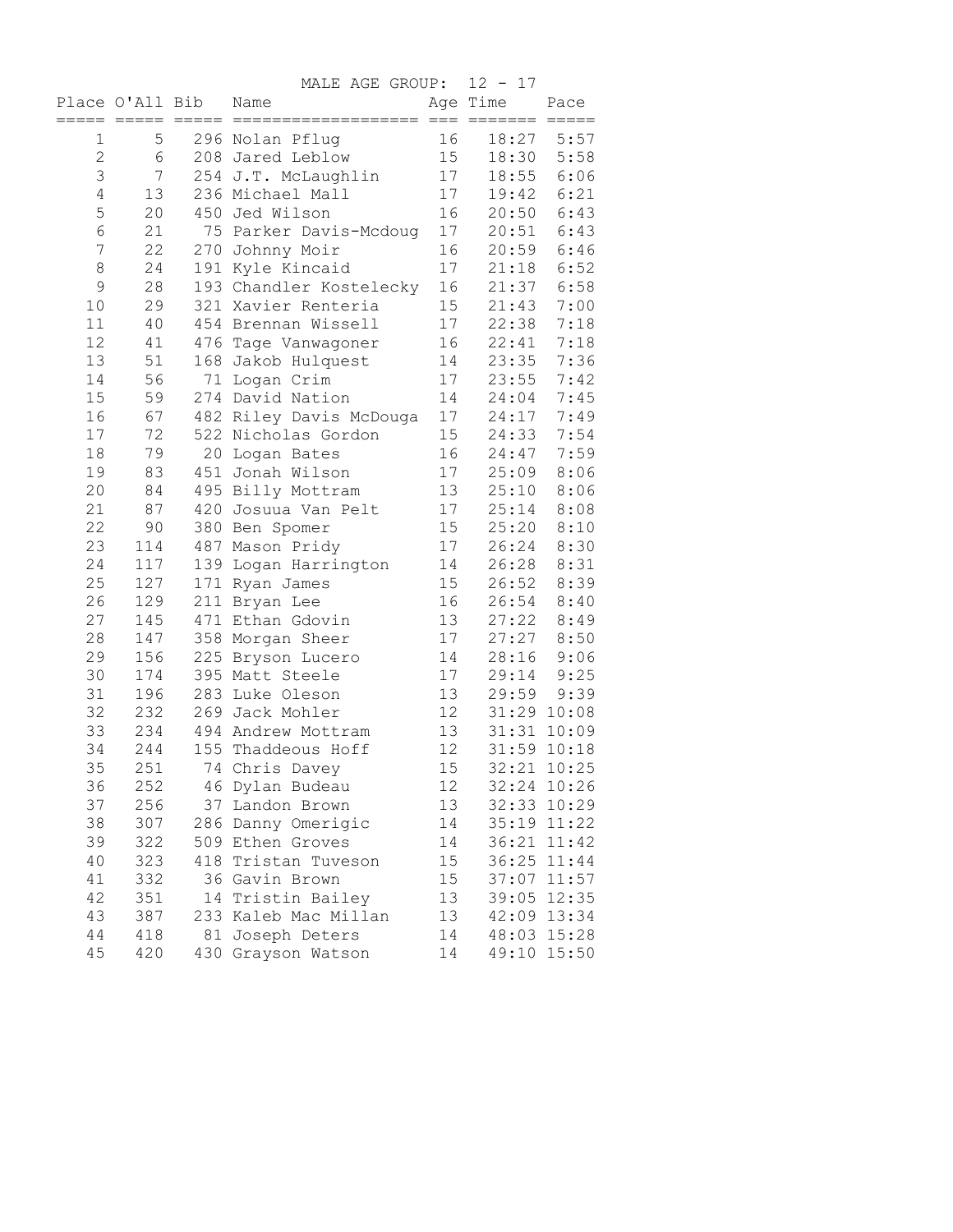|                |                 |         | FEMALE AGE GROUP:     |    | $18 - 23$       |                 |
|----------------|-----------------|---------|-----------------------|----|-----------------|-----------------|
|                | Place O'All Bib |         | Name                  |    | Age Time        | Pace            |
|                | =====           | $=====$ |                       |    |                 |                 |
| 1              | 39              |         | 189 Sarah Kem         | 20 | 22:36           | 7:17            |
| $\overline{2}$ | 47              |         | 41 Mackennea Broyles  | 18 | 23:26           | 7:33            |
| 3              | 52              |         | 52 Courtlyn Carpenter | 20 | 23:40           | 7:37            |
| 4              | 68              |         | 432 Heidi Weber       | 18 | 24:17           | 7:49            |
| 5              | 77              |         | 199 Sami Jo Krieg     | 22 | 24:44           | 7:58            |
| $\sqrt{6}$     | 102             |         | 15 Heather Banister   | 22 | 25:48           | 8:19            |
| 7              | 132             |         | 388 Mary Steel        | 22 | 26:57           | 8:41            |
| 8              | 152             |         | 384 Madison Spor      | 22 | 27:50           | 8:58            |
| 9              | 154             |         | 519 Tiffany Clock     | 18 | 27:54           | 8:59            |
| 10             | 175             |         | 218 Erin Lielkoks     | 19 | 29:17           | 9:26            |
| 11             | 200             |         | 146 Morgan Haynie     | 20 | 30:24           | 9:47            |
| 12             | 208             |         | 484 Kristen Jefferies | 19 |                 | $30:39$ $9:52$  |
| 13             | 222             |         | 313 Kayla Reece       | 22 |                 | 31:03 10:00     |
| 14             | 236             |         | 334 Danielle Romine   | 21 | 31:31           | 10:09           |
| 15             | 239             |         | 335 Jessica Romine    | 21 |                 | 31:33 10:10     |
| 16             | 241             |         | 257 Rea McLaughlin    | 19 |                 | 31:46 10:14     |
| 17             | 247             |         | 135 Hadley Hanson     | 21 | 32:09 10:21     |                 |
| 18             | 254             |         | 312 Courtney Reece    | 18 |                 | $32:31$ $10:28$ |
| 19             | 267             |         | 378 Katie Smith       | 18 |                 | 32:59 10:37     |
| 20             | 354             |         | 86 Michaela Dungey    | 20 |                 | 39:16 12:39     |
| 21             | 377             |         | 385 Gabby Stanford    | 18 |                 | 41:14 13:17     |
| 22             | 390             |         | 5 Rhiley Anderson     | 18 |                 | 42:43 13:45     |
| 23             | 401             |         | 80 Jessica Deters     | 20 |                 | 45:26 14:38     |
| 24             | 446             |         | 220 Shayna Livingston | 20 |                 | 59:12 19:04     |
| 25             | 460             |         | 195 Kayla Kreinberg   | 21 | $1:05:59$ 21:14 |                 |

MALE AGE GROUP: 18 - 23 Place O'All Bib Name Age Time Pace ===== ===== ===== =================== === ======= ===== 1 8 204 Dillon Lanzl 18 19:02 6:08<br>2 15 524 Sam Whelan 22 19:52 6:24 2 15 524 Sam Whelan 22 19:52 6:24 3 19 59 Tyrell Clock 18 20:29 6:36 4 30 517 Kyle Thornburg 21 21:45 7:01 5 31 392 Ben Steele 21 21:50 7:02 6 34 115 Jeff Gonzales 23 22:11 7:09 7 38 346 Carl Scheevel 19 22:28 7:14 8 43 114 Cj Gonzales 20 23:09 7:28 9 55 511 Tyler Wacker 20 23:53 7:42 10 58 287 Grayson Oroark 22 24:03 7:45 11 69 446 Joseph Whyte 18 24:19 7:50 12 91 426 Cody Volt 19 25:29 8:12 13 108 298 Timothy Phillips 19 25:59 8:22 14 121 489 Holden Boggs 18 26:34 8:33 15 399 183 Ryan Keeler 22 44:48 14:25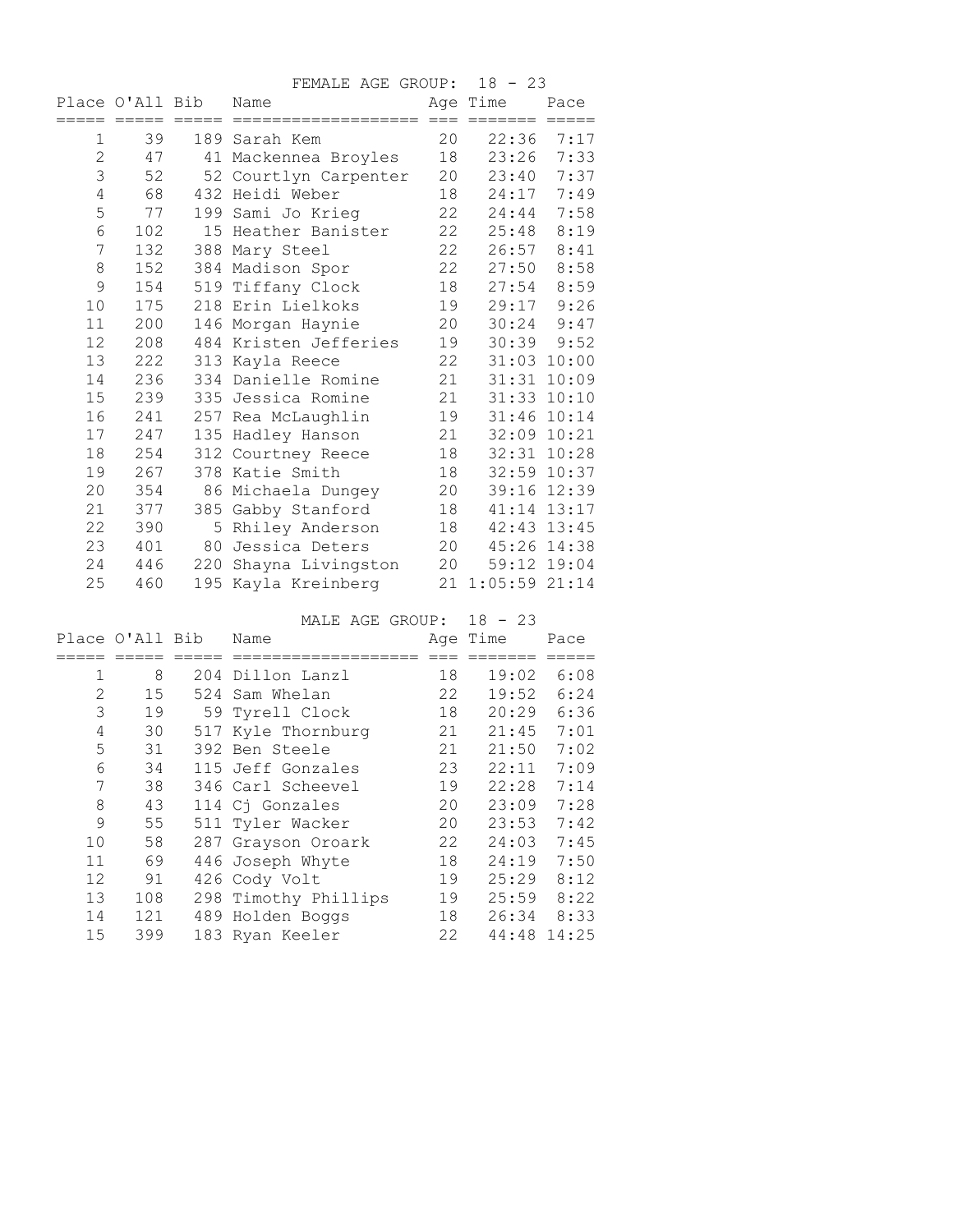FEMALE AGE GROUP: 24 - 29

|                | Place O'All Bib |    | Name                 |    | Age Time | Pace        |
|----------------|-----------------|----|----------------------|----|----------|-------------|
|                |                 |    |                      |    |          |             |
| 1              | 74              |    | 398 Andrea Stewart   | 29 | 24:35    | 7:55        |
| $\overline{2}$ | 80              |    | 338 Kayleigh Rowan   | 25 | 24:49    | 8:00        |
| 3              | 88              |    | 322 Jennie Ricks     | 27 | 25:14    | 8:08        |
| $\overline{4}$ | 95              |    | 179 Anne Kearney     | 25 | 25:36    | 8:15        |
| 5              | 100             |    | 433 Fiona Weeks      | 24 | 25:45    | 8:17        |
| $\sqrt{6}$     | 109             |    | 271 Sparky Moir      | 28 | 26:06    | 8:24        |
| 7              | 113             |    | 394 Brittanie Steele | 24 | 26:13    | 8:27        |
| 8              | 138             |    | 515 Kilee White      | 25 | 27:00    | 8:42        |
| 9              | 165             |    | 414 Megan Turley     | 28 | 28:41    | 9:14        |
| 10             | 179             |    | 492 Alaina Brennan   | 25 | 29:26    | 9:29        |
| 11             | 192             |    | 93 Claire Findlay    | 29 | 29:57    | 9:39        |
| 12             | 207             |    | 408 Whitney Szabo    | 26 | 30:39    | 9:52        |
| 13             | 215             |    | 386 Amanda Steel     | 26 | 30:52    | 9:56        |
| 14             | 224             |    | 348 Kristen Schnake  | 26 |          | 31:12 10:03 |
| 15             | 225             |    | 429 Kimberly Warne   | 24 |          | 31:12 10:03 |
| 16             | 229             |    | 344 Bethany Schaffer | 27 |          | 31:21 10:06 |
| 17             | 238             |    | 341 Lori Scarrow     | 24 |          | 31:32 10:09 |
| 18             | 259             | 10 | Kate Avery           | 26 | 32:43    | 10:32       |
| 19             | 269             |    | 141 Rachael Haun     | 24 |          | 33:04 10:39 |
| 20             | 274             |    | 377 Mary Slack       | 26 |          | 33:12 10:41 |
| 21             | 303             |    | 151 Shiara Hickey    | 29 |          | 34:46 11:12 |
| 22             | 304             |    | 121 Ashley Grove     | 27 |          | 34:50 11:13 |
| 23             | 305             |    | 371 McKenzie Siersma | 27 |          | 35:00 11:16 |
| 24             | 316             |    | 263 Shelby Meilinger | 29 |          | 35:56 11:34 |
| 25             | 345             |    | 184 Rebecca Keith    | 27 | 37:53    | 12:12       |
| 26             | 346             |    | 124 Julia Guarino    | 29 |          | 38:23 12:22 |
| 27             | 356             |    | 469 Csilla Haszon    | 26 |          | 39:19 12:40 |
| 28             | 376             |    | 409 Caroline Takaki  | 25 |          | 40:55 13:11 |
| 29             | 385             |    | 174 Chelsey Johnson  | 25 |          | 41:47 13:27 |
| 30             | 406             |    | 163 Mandy Hope       | 28 |          | 46:14 14:53 |
| 31             | 444             |    | 440 Jennifer White   | 29 | 59:11    | 19:03       |

## MALE AGE GROUP: 24 - 29

|                | Place O'All Bib |     | Name                 |    | Age Time    | Pace            |
|----------------|-----------------|-----|----------------------|----|-------------|-----------------|
|                |                 |     |                      |    |             |                 |
| $\mathbf{1}$   | 23              |     | 207 Taylor Larsen    | 27 | 21:06       | 6:48            |
| $\overline{2}$ | 36              |     | 525 Austin Germiller | 24 | 22:21       | 7:12            |
| 3              | 46              | 399 | Daniel Stewart       | 29 | 23:16       | 7:30            |
| 4              | 71              | 389 | Ryan Steel           | 24 | 24:27       | 7:53            |
| 5              | 73              | 295 | Nathan Peterson      | 24 | 24:34       | 7:55            |
| 6              | 85              |     | 29 Tyler Blackwelder | 29 | 25:12       | 8:07            |
| 7              | 119             |     | 288 Maxwell Oroark   | 25 | 26:31       | 8:32            |
| 8              | 120             |     | 106 Scott Fricke     | 26 | 26:33       | 8:33            |
| 9              | 122             | 251 | Nicholas Matook      | 26 | 26:34       | 8:33            |
| 10             | 130             |     | 510 Travis Glynn     | 27 | 26:55       | 8:40            |
| 11             | 137             | 241 | Dillon Marshall      | 24 | 26:59       | 8:41            |
| 12             | 170             |     | 162 James Hope       | 27 | 29:00       | 9:20            |
| 13             | 258             |     | 11 Scott Avery       | 26 |             | $32:43$ $10:32$ |
| 14             | 296             | 122 | David Grove          | 29 | 34:08 10:59 |                 |
| 15             | 315             | 345 | Jarrod Schaffer      | 29 | 35:52       | 11:33           |
| 16             | 338             | 78  | Dustin Deprospo      | 26 |             | 37:24 12:03     |
| 17             | 363             |     | 342 Joe Schaefers    | 29 | 39:58       | 12:52           |
| 18             | 445             |     | 442 Matt White       | 27 |             | 59:12 19:04     |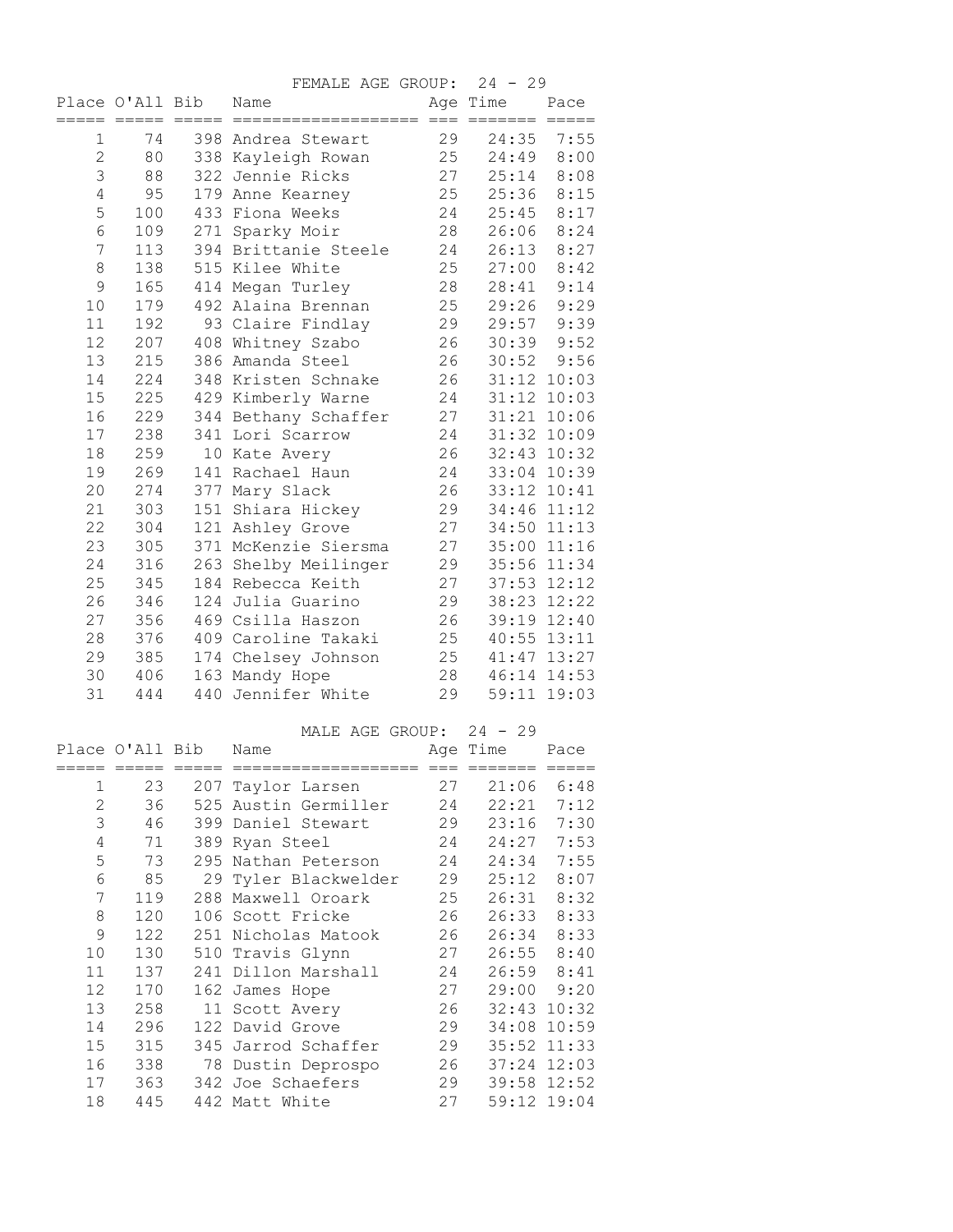|                |                 |                     | FEMALE AGE GROUP:      |     | $30 - 39$       |                |
|----------------|-----------------|---------------------|------------------------|-----|-----------------|----------------|
|                | Place O'All Bib |                     | Name                   |     | Age Time        | Pace           |
|                |                 | $=$ $=$ $=$ $=$ $=$ |                        | $=$ |                 |                |
| 1              | 60              |                     | 200 Darlene Krohn      | 33  | 24:06 7:46      |                |
| $\overline{2}$ | 82              |                     | 357 Ali Seitz          | 38  | 25:06           | 8:05           |
| 3              | 94              |                     | 303 Amber Pommarane    | 34  | 25:35           | 8:14           |
| $\overline{4}$ | 101             |                     | 25 Jennifer Beckwith   | 39  | 25:45           | 8:17           |
| 5              | 107             |                     | 223 Paula Loucks       | 31  | 25:58           | 8:22           |
| 6              | 112             |                     | 3 Laura Anderson       | 34  | 26:13           | 8:27           |
| 7              | 125             |                     | 227 Shannon Ludeman    | 34  | 26:48           | 8:38           |
| 8              | 149             |                     | 514 Merilee Slack      | 38  | 27:43           | 8:56           |
| 9              | 153             |                     | 56 Callee Clark        | 31  | 27:52           | 8:58           |
| 10             | 155             |                     | 428 Becca Ward         | 38  | 27:54           | 8:59           |
| 11             | 160             |                     | 275 Karla Nephew       | 35  | 28:24           | 9:09           |
| 12             | 161             |                     | 153 Emily Hines        | 31  | 28:31           | 9:11           |
| 13             | 164             |                     | 315 Leslie Reed        | 33  | 28:35           | 9:12           |
| 14             | 171             |                     | 438 Angela Wetzel      | 38  | 29:03           | 9:21           |
| 15             | 177             |                     | 427 Stefanie Von Flue  | 31  | 29:19           | 9:26           |
| 16             | 181             |                     | 157 Erin Hoggan        | 37  | 29:28           | 9:29           |
| 17             | 185             |                     | 299 Jolene Pietz       | 32  | 29:44           | 9:35           |
| 18             | 186             |                     | 467 Kristin Hallam     | 36  | 29:47           | 9:36           |
| 19             | 189             |                     | 185 Stephanie Keller   | 36  | 29:51           | 9:37           |
| 20             | 203             |                     | 474 Laura Partin       | 30  | 30:35           | 9:51           |
| 21             | 204             |                     | 154 Corey Hinman       | 39  | $30:36$ $9:51$  |                |
| 22             | 214             |                     | 260 April Medrano      | 37  |                 | $30:52$ $9:56$ |
| 23             | 226             |                     | 90 Erin Falb           | 33  |                 | 31:14 10:03    |
| 24             | 231             |                     | 91 Stacy Falsone       | 30  |                 | 31:26 10:08    |
| 25             | 237             |                     | 419 Toni Uhl           | 30  |                 | 31:32 10:09    |
| 26             | 240             |                     | 203 Lendy Lancaster    | 39  | 31:35 10:10     |                |
| 27             | 248             |                     | 26 Jessie Bennett      | 33  | 32:17 10:24     |                |
| 28             | 253             |                     | 161 Amy Holmes         | 37  |                 | 32:30 10:28    |
| 29             | 265             |                     | 359 Janean Sheley      | 31  |                 | 32:55 10:36    |
| 30             | 277             |                     | 319 Marce Renteria     | 39  | 33:20 10:44     |                |
| 31             | 299             |                     | 61 Katie Coleman       | 33  | 34:24 11:05     |                |
| 32             | 306             |                     | 164 Christina Horn     | 35  | $35:05$ $11:18$ |                |
| 33             | 312             |                     | 280 Alexandra Ogle     | 31  | 35:43 11:30     |                |
| 34             | 313             |                     | 448 Debra Williams     | 38  | 35:47 11:31     |                |
| 35             | 314             |                     | 249 Amber Mason        | 34  | 35:47           | 11:31          |
| 36             | 317             |                     | 310 Tawnya Quintana    | 33  | 35:58 11:35     |                |
| 37             | 328             |                     | 292 Jenny Petersen     | 38  |                 | 36:53 11:53    |
| 38             | 330             |                     | 472 Missy Carpenter    | 36  | 37:01 11:55     |                |
| 39             | 336             |                     | 175 Kelly Johnson      | 33  | 37:16 12:00     |                |
| 40             | 337             |                     | 23 Glenna Beasley      | 39  | 37:17 12:00     |                |
| 41             | 339             |                     | 516 April Davis        | 38  | 37:28 12:04     |                |
| 42             | 340             |                     | 462 Katie Thygerson    | 35  | 37:32 12:05     |                |
| 43             | 347             |                     | 82 Teresa Detton       | 35  | 38:28 12:23     |                |
| 44             | 352             |                     | 491 Katherine Donoher  | 36  |                 | 39:09 12:37    |
| 45             | 355             |                     | 13 Sara Bailey         | 33  | 39:17 12:39     |                |
| 46             | 361             |                     | 226 Glenda Lucero      | 36  |                 | 39:49 12:49    |
| 47             | 362             |                     | 366 Courtney Sidener   | 35  |                 | 39:57 12:52    |
| 48             | 364             |                     | 239 Melinda Marks      | 35  |                 | 40:03 12:54    |
| 49             | 367             |                     | 415 Lynnette Tuveson   | 36  | 40:09 12:56     |                |
| 50             | 369             |                     | 166 Ivy Howey          | 34  | 40:24 13:00     |                |
| 51             | 371             |                     | 188 Caralae Kellerby   | 37  |                 | 40:32 13:03    |
| 52             | 381             |                     | 205 Jennifer Larsen    | 31  | 41:36 13:24     |                |
| 53             | 392             |                     | 65 Cassity Condit      | 31  | 43:43 14:05     |                |
| 54             | 393             |                     | 343 Samantha Schaefers | 31  | 43:45 14:05     |                |
| 55             | 397             |                     | 98 Amanda Foster       | 38  | 44:26 14:19     |                |
|                |                 |                     |                        |     |                 |                |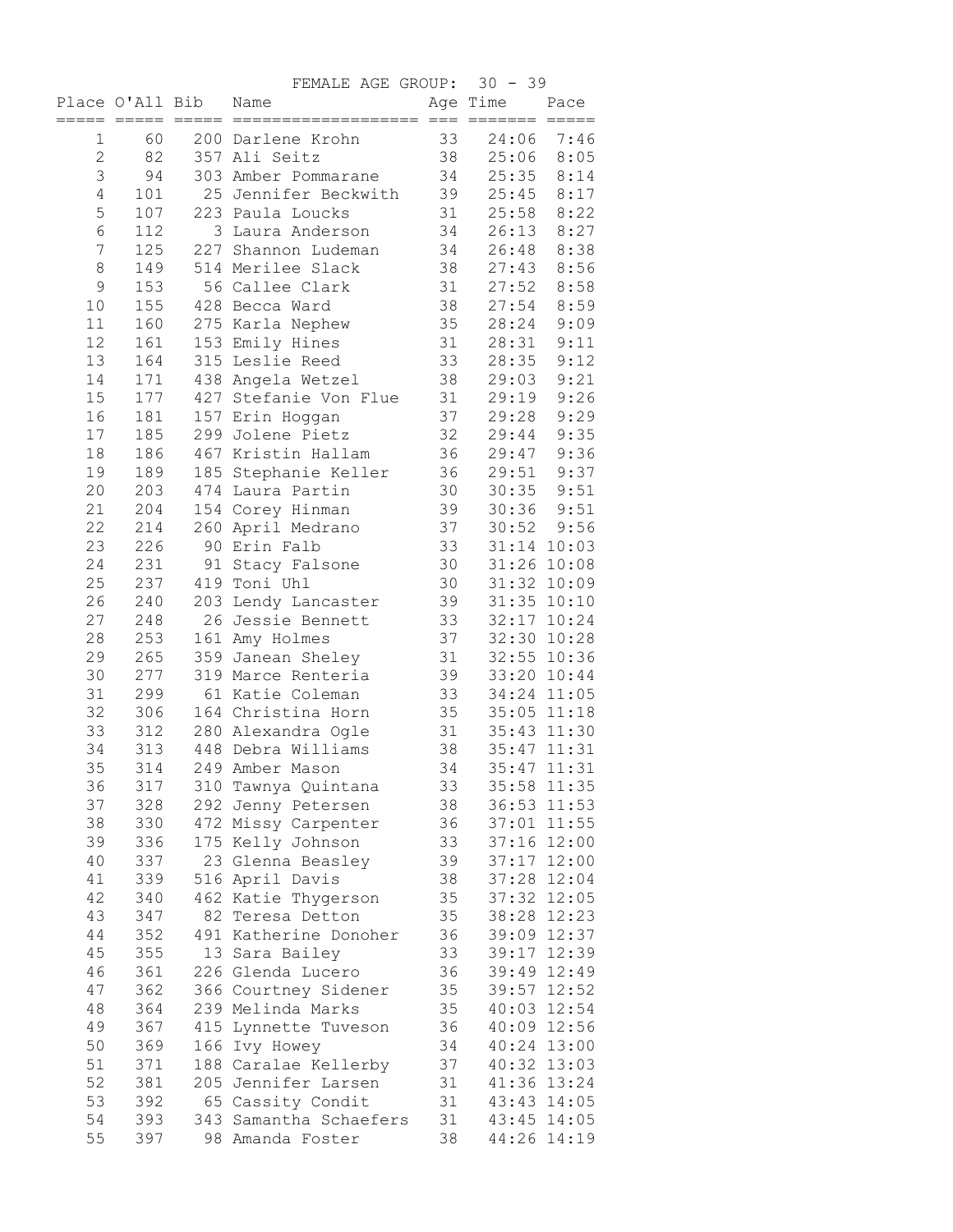|                |                 | FEMALE AGE GROUP: 30 - 39 |               |                  |      |
|----------------|-----------------|---------------------------|---------------|------------------|------|
|                | Place O'All Bib | Name                      |               | Age Time         | Pace |
|                |                 |                           |               |                  |      |
| 56             | 400             | 150 Kim Herring           | 35            | 44:49 14:26      |      |
| 57             | 410             | 97 Jasmine Fitzgibbons    | 39            | 46:20 14:55      |      |
| 58             | 412             | 325 Staci Rinderle        | 35            | 46:27 14:57      |      |
| 59             | 415             | 277 Jennifer Nordenson    | 36            | 47:03 15:09      |      |
| 60             | 417             | 44 Amy Budeau             | 36            | 48:02 15:28      |      |
| 61             | 425             | 441 Kristen White         | 32            | 51:22 16:32      |      |
| 62             | 427             | 68 Tara Creighton         | 35            | 51:23 16:33      |      |
| 63             | 432             | 232 Danette Mac Millan    | 39            | 55:06 17:44      |      |
| 64             | 440             | 126 Kaylene Guymon        | 31            | 58:54 18:58      |      |
| 65             | 447             | 361 Jennifer Shelton      | 30            | 59:14 19:04      |      |
| 66             | 449             | 72 Michelle Crim          |               | 39 1:00:02 19:20 |      |
| 67             | 450             | 423 Tonya Vigil           |               | 34 1:00:02 19:20 |      |
|                |                 |                           |               |                  |      |
|                |                 | MALE AGE GROUP:           |               | $30 - 39$        |      |
|                | Place O'All Bib | Name                      |               | Age Time         | Pace |
|                |                 |                           |               |                  |      |
| $\mathbf{1}$   | 4               | 84 Kevin Donoher          | 35            | $17:50$ 5:45     |      |
| $\overline{2}$ | 9               | 466 Eric Hallam           | 37            | 19:10            | 6:10 |
| 3              | 11              | 192 Andrew Knutsen        | 33            | 19:24            | 6:15 |
| $\sqrt{ }$     | 1 <sub>1</sub>  |                           | $\cap$ $\cap$ | 10.10 C.00       |      |

| 1              | 4            | 84 Kevin Donoher      | 35 | 17:50       | 5:45           |
|----------------|--------------|-----------------------|----|-------------|----------------|
| $\overline{c}$ | $\mathsf{S}$ | 466 Eric Hallam       | 37 | 19:10       | 6:10           |
| 3              | 11           | 192 Andrew Knutsen    | 33 | 19:24       | 6:15           |
| $\overline{4}$ | 14           | 523 Patrick Hummel    | 30 | 19:46       | 6:22           |
| 5              | 16           | 336 Grant Roper       | 34 | 20:03       | 6:28           |
| 6              | 18           | 94 Daniel Findlay     | 31 | 20:21       | 6:33           |
| 7              | 25           | 294 Stephen Petersen  | 39 | 21:20       | 6:52           |
| 8              | 27           | 201 Robert Krohn      | 31 | 21:27       | 6:55           |
| 9              | 37           | 57 Kyle Clark         | 32 | 22:27       | 7:14           |
| 10             | 48           | 128 Kirk Hallam       | 31 | 23:26       | 7:33           |
| 11             | 63           | 355 Adam Sczech       | 31 | 24:14       | 7:48           |
| 12             | 64           | 16 Joaquin Barrera    | 38 | 24:15       | 7:49           |
| 13             | 81           | 349 Brian Schneider   | 39 | 24:57       | 8:02           |
| 14             | 92           | 356 Noah Sears        | 31 | 25:31       | 8:13           |
| 15             | 99           | 32 Pascal Brammeier   | 35 | 25:44       | 8:17           |
| 16             | 103          | 123 Ryan Grube        | 33 | 25:48       | 8:19           |
| 17             | 136          | 513 Daniel Loucks     | 31 | 26:59       | 8:41           |
| 18             | 139          | 468 Darin Leonard     | 36 | 27:05       | 8:43           |
| 19             | 146          | 370 Eric Siersma      | 30 | 27:22       | 8:49           |
| 20             | 163          | 289 Eric Peers        | 39 | 28:32       | 9:11           |
| 21             | 169          | 88 Adam Endsley       | 37 | 28:55       | 9:19           |
| 22             | 180          | 158 Gary Hoggan       | 38 | 29:28       | 9:29           |
| 23             | 194          | 167 Ben Hughes        | 31 | 29:59       | 9:39           |
| 24             | 201          | 53 Keller Caubarreaux | 34 |             | $30:30$ $9:49$ |
| 25             | 227          | 33 Marc Breen         | 37 |             | 31:14 10:04    |
| 26             | 228          | 411 Joshua Thomas     | 38 |             | 31:19 10:05    |
| 27             | 246          | 116 Chance Goodson    | 30 |             | 32:05 10:20    |
| 28             | 255          | 250 Luke Mason        | 34 | 32:32 10:29 |                |
| 29             | 260          | 424 Kenneth Vogan     | 33 |             | 32:45 10:33    |
| 30             | 261          | 360 Jeremiah Sheley   | 36 |             | 32:47 10:33    |
| 31             | 278          | 165 Matt Horn         | 38 |             | 33:25 10:46    |
| 32             | 283          | 431 Matt Weatherby    | 31 |             | 33:32 10:48    |
| 33             | 286          | 1 Craig Anderson      | 37 |             | 33:47 10:53    |
| 34             | 295          | 152 Todd Hildebrandt  | 33 |             | 34:07 10:59    |
|                |              |                       |    |             |                |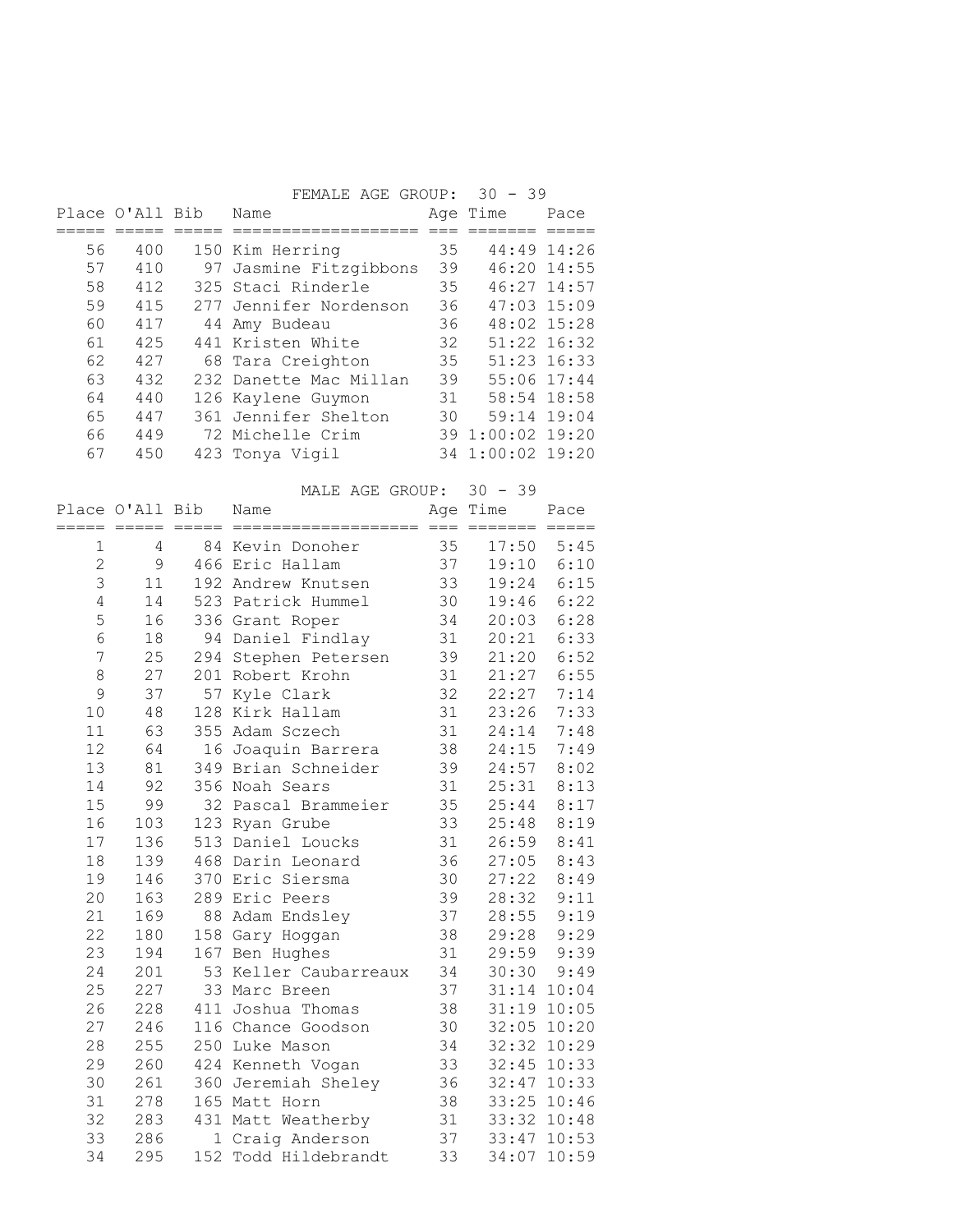| 35   | 424 | 101 Joed Foster   | 39 50:36 16:18    |
|------|-----|-------------------|-------------------|
| 36 - | 441 | 127 Travis Guymon | 58:54 18:58<br>34 |
| 37   | 442 | 422 Ben Vigil     | 39 58:54 18:58    |
| 38.  | 455 | 368 Kevin Sidener | 35 1:03:52 20:34  |
| 39   | 459 | 350 Chris Schnell | 30 1:05:58 21:14  |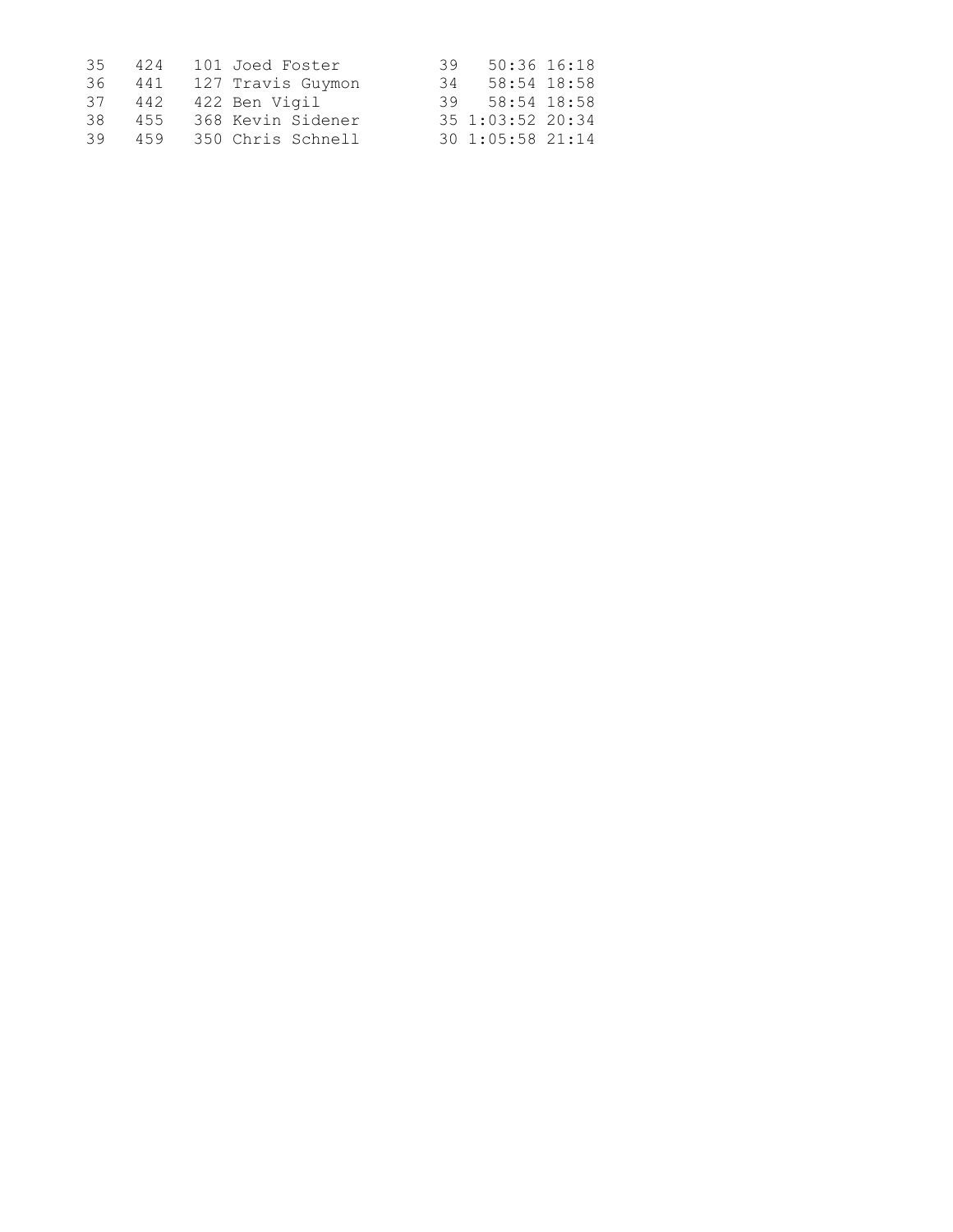FEMALE AGE GROUP: 40 - 49 Place O'All Bib Name **Age Time** Pace ===== ===== ===== =================== === ======= ===== 1 53 434 Heather Weirath 42 23:41 7:38 2 75 449 Sherry Williams 40 24:37 7:56 3 86 364 Kimberly Short 44 25:13 8:07 4 116 498 Kellie Jackson 44 26:26 8:31 5 150 488 Terresa Boggs 44 27:47 8:57 6 151 490 Angel Boggs 40 27:48 8:57 7 162 290 Jennifer Peers 41 28:32 9:11 8 172 273 Angela Murphy 45 29:03 9:21 9 184 333 Kathy Rodgers 46 29:43 9:34 10 187 308 Erica Price 41 29:48 9:36 11 190 145 Janette Haynie 43 29:52 9:37 12 197 63 Renata Collard 46 30:02 9:40 13 199 19 Jana Bates 43 30:14 9:44 14 205 73 Kelly Curry 48 30:37 9:52 15 206 60 Kristin Coakley 41 30:38 9:52 16 218 483 Annette Pfeffer 44 30:57 9:58 17 230 238 Angel Mariz 41 31:23 10:07 18 235 267 Amy Mohler 44 31:31 10:09 19 245 28 Michele Bisbee 47 32:00 10:18 20 249 31 Claudine Bogart 44 32:17 10:24 21 250 400 Jennifer Stewart 43 32:18 10:24 22 273 421 Penny Vercelline 43 33:11 10:41 23 288 307 Grace Poteet 44 33:53 10:55 24 290 4 Michelle Anderson 46 34:01 10:57 25 294 112 Tami Garmany 40 34:07 10:59 26 325 396 Melanie Steele 44 36:28 11:45 27 344 67 Paula Cooper 47 37:42 12:08 28 348 178 Ruth-Ann Jones 40 38:50 12:30 29 359 129 Amy Hand 44 39:33 12:44 30 366 340 Stephanie Rubinstei 43 40:04 12:54 31 374 478 Karah Levely 41 40:45 13:07 32 378 214 Beth Legate 49 41:15 13:17 33 383 317 Sheila Reiner 44 41:42 13:26 34 386 104 Amelia Franz 42 41:50 13:28 35 389 252 Andrew McBride 49 42:16 13:36 36 398 337 Tricia Rothwell 46 44:31 14:20 37 407 38 Myra Brown 43 46:16 14:54 38 421 92 Tonya Ferguson 42 50:02 16:07 39 430 235 Shannon Mac Millan 40 54:45 17:38 40 458 119 Chantel Grimsley 43 1:05:04 20:57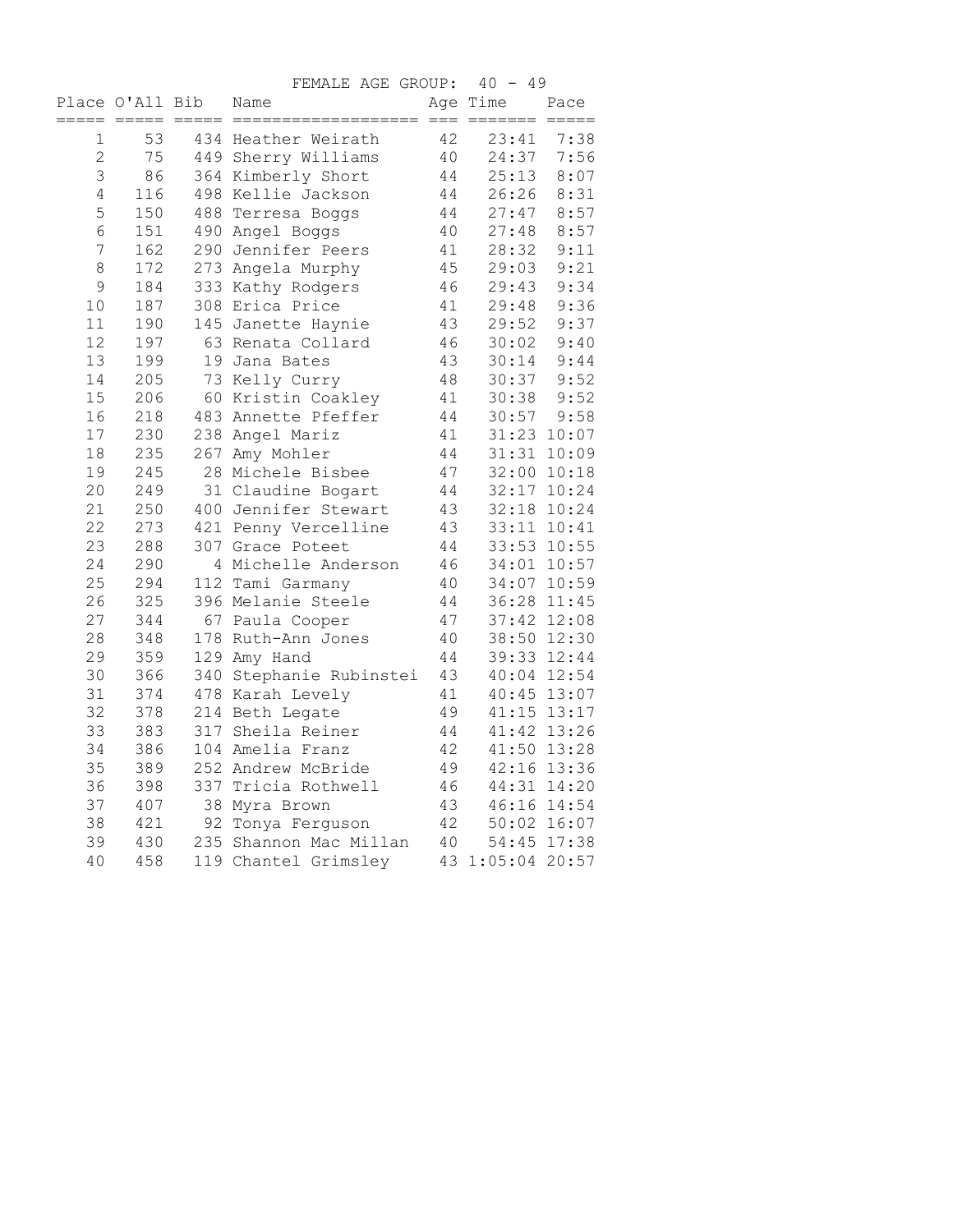|                |                 | MALE AGE GROUP: 40 - 49 |         |                         |             |
|----------------|-----------------|-------------------------|---------|-------------------------|-------------|
|                | Place O'All Bib | Name                    |         | Age Time                | Pace        |
|                | ===== =====     | ===== =========         | dee een | $=$ $=$ $=$ $=$ $=$ $=$ |             |
| 1              | 12              | 210 Ted Leblow          | 45      |                         | 19:36 6:19  |
| $\overline{2}$ | 17              | 40 Levi Broyles         | 47      |                         | 20:20 6:33  |
| 3              | 32              | 268 Andrew Mohler       | 43      | 21:58                   | 7:05        |
| $\overline{4}$ | 42              | 309 Richard Price       | 40      | 23:02                   | 7:25        |
| 5              | 45              | 470 Heath Scott         | 40      | 23:11                   | 7:28        |
| $\sqrt{6}$     | 50              | 285 Brian Omerigic      | 43      | 23:33                   | 7:35        |
| 7              | 54              | 435 Michael Weirath     | 46      | 23:49                   | 7:40        |
| 8              | 66              | 234 Sean Mac Millan     | 42      | 24:16                   | 7:49        |
| 9              | 70              | 486 Tim Coit            | 48      | 24:23                   | 7:51        |
| 10             | 78              | 85 Eric Downing         | 44      | 24:46                   | 7:58        |
| 11             | 89              | 170 Kevin Hulquest      | 40      | 25:20                   | 8:10        |
| 12             | 97              | 190 Joel Kincaid        | 46      | 25:37                   | 8:15        |
| 13             | 105             | 402 Andy Stoeckle       | 44      | 25:55                   | 8:21        |
| 14             | 110             | 499 Jd Brunson          | 42      | 26:07                   | 8:25        |
| 15             | 123             | 83 Luis Dominguez       | 41      | 26:36                   | 8:34        |
| 16             | 157             | 330 Tom Rochford        | 44      | 28:17                   | 9:06        |
| 17             | 158             | 172 Ray Jensen          | 49      | 28:18                   | 9:07        |
| 18             | 168             | 526 Jerome Gonzales     | 49      | 28:54                   | 9:18        |
| 19             | 198             | 133 Michael Handley     | 48      | 30:05                   | 9:41        |
| 20             | 202             | 328 Larry Robinson      | 43      | 30:34                   | 9:51        |
| 21             | 209             | 381 Darren Spomer       | 49      | 30:40                   | 9:53        |
| 22             | 221             | 459 Mike Brygger        | 48      | 31:01                   | 9:59        |
| 23             | 242             | 21 Shane Bates          | 43      |                         | 31:49 10:15 |
| 24             | 264             | 62 John Collard         | 46      |                         | 32:51 10:35 |
| 25             | 270             | 219 Ted Lielkoks        | 47      |                         | 33:10 10:41 |
| 26             | 275             | 318 Joe Armando Renteri | 44      |                         | 33:13 10:42 |
| 27             | 285             | 261 Juan Medrano        | 40      |                         | 33:46 10:52 |
| 28             | 289             | 305 Bill Poteet         | 47      |                         | 33:54 10:55 |
| 29             | 293             | 110 Richard Garmany     | 40      |                         | 34:07 10:59 |
| 30             | 301             | 132 Mark Hand           | 47      |                         | 34:38 11:09 |
| 31             | 318             | 156 Duane Hoff Jr.      | 44      |                         | 36:00 11:36 |
| 32             | 349             | 501 Dave Horen          | 48      |                         | 39:04 12:35 |
| 33             | 409             | 96 Glenn Fitzgibbons    | 40      |                         | 46:20 14:55 |
| 34             | 451             | 69 Cory Crim            |         | 43 1:00:03 19:20        |             |
|                |                 |                         |         |                         |             |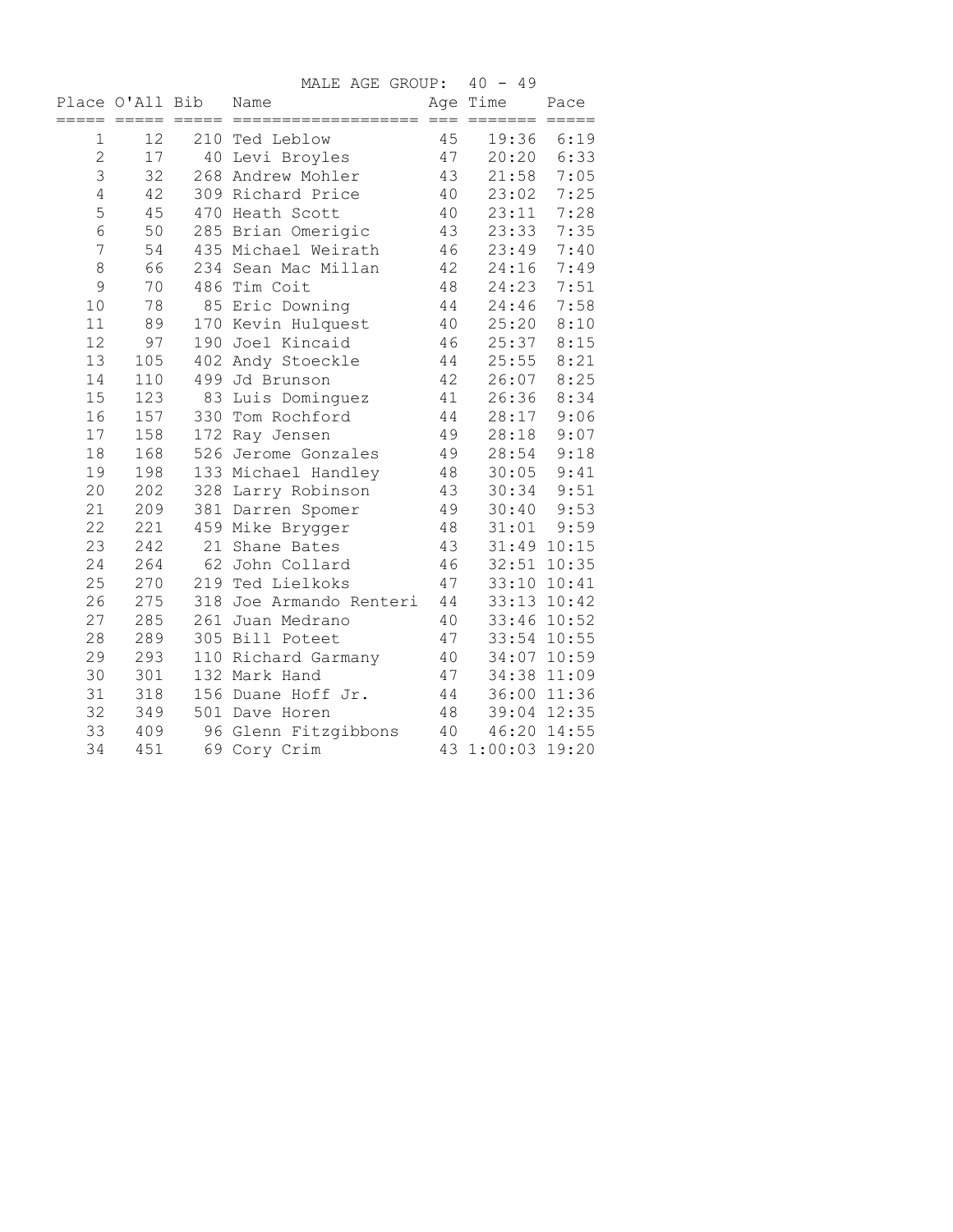|                |                 | FEMALE AGE GROUP: 50 - 59 |    |                  |                |
|----------------|-----------------|---------------------------|----|------------------|----------------|
|                | Place O'All Bib | Name                      |    | Age Time         | Pace           |
| 1              | 49              | 390 Suzie Steel           | 55 | 23:27            | 7:33           |
| $\overline{c}$ | 65              | 520 Heidi Stutzman        | 52 | 24:15            | 7:49           |
| 3              | 166             | 240 Bridget Marshall      | 56 | 28:42            | 9:15           |
| 4              | 173             | 403 Lori Stone            | 51 | 29:04            | 9:22           |
| 5              | 182             | 256 Pam McLaughlin        | 52 | 29:28            | 9:29           |
| 6              | 213             | 137 Kelly Hanson          | 50 | 30:50            | 9:56           |
| 7              | 216             | 117 Alecia Gordon         | 53 | 30:53            | 9:57           |
| $\,8\,$        | 217             | 8 Jami Ascherman          | 50 |                  | $30:55$ $9:57$ |
| 9              | 219             | 302 Maria Polen           | 51 |                  | $30:59$ $9:59$ |
| 10             | 271             | 198 Diane Krieg           | 55 |                  | 33:10 10:41    |
| 11             | 279             | 229 Patricia Lurye        | 53 |                  | 33:29 10:47    |
| 12             | 291             | 120 Jeanie Grooms         | 58 |                  | 34:04 10:58    |
| 13             | 310             | 425 Audrey Volt           | 54 |                  | 35:24 11:24    |
| 14             | 331             | 455 Barbara Wolny         | 56 |                  | 37:05 11:56    |
| 15             | 341             | 297 Erin Phillips         | 51 |                  | 37:33 12:06    |
| 16             | 343             | 453 Lynn Wilson           | 51 |                  | 37:40 12:08    |
| 17             | 368             | 284 Pauline Oleson        | 50 |                  | 40:13 12:57    |
| 18             | 372             | 405 Jackie Stouffer       | 57 |                  | 40:36 13:04    |
| 19             | 375             | 9 Karol Austin            | 50 |                  | 40:54 13:10    |
| 20             | 384             | 481 Lisa Carroll          | 55 |                  | 41:43 13:26    |
| 21             | 388             | 253 Ginny McBride         | 56 |                  | 42:16 13:36    |
| 22             | 395             | 243 Sarah Marshall        | 54 |                  | 44:09 14:13    |
| 23             | 414             | 382 Alice Spoon           | 52 |                  | 46:30 14:58    |
| 24             | 419             | 452 Karla Wilson          | 57 |                  | 48:52 15:44    |
| 25             | 436             | 108 Beverly Garmany       | 58 |                  | 57:20 18:28    |
| 26             | 443             | 439 Cindy White           | 56 |                  | 59:10 19:03    |
| 27             | 453             | 64 Diane Condiles         |    | 57 1:02:51 20:14 |                |
| 28             | 457             | 148 Lyn Hazelhurst        |    | 51 1:04:13 20:40 |                |

MALE AGE GROUP: 50 - 59

|    | Place O'All Bib |     | Name                 |    | Age Time    | Pace        |
|----|-----------------|-----|----------------------|----|-------------|-------------|
|    |                 |     | ==================== |    |             |             |
| 1  | 33              |     | 196 Andy Krieg       | 54 | 22:05       | 7:07        |
| 2  | 57              |     | 255 Jim McLaughlin   | 51 | 24:02       | 7:44        |
| 3  | 106             |     | 293 Orville Petersen | 50 | 25:56       | 8:21        |
| 4  | 111             |     | 51 Gary Campbell     | 59 | 26:10       | 8:26        |
| 5  | 115             | 387 | Marshall Steel       | 54 | 26:25       | 8:31        |
| 6  | 124             |     | 347 Jay Scheevel     | 57 | 26:42       | 8:36        |
| 7  | 128             |     | 521 Byron Stuzman    | 55 | 26:53       | 8:39        |
| 8  | 134             |     | 144 Sam Haupt        | 52 | 26:58       | 8:41        |
| 9  | 178             |     | 406 Timothy Stouffer | 58 |             | 29:21 9:27  |
| 10 | 223             |     | 180 Ford Keeler      | 50 |             | 31:10 10:02 |
| 11 | 243             |     | 147 Jim Hazelhurst   | 54 | 31:57 10:17 |             |
| 12 | 262             |     | 314 Tom Reece        | 51 | 32:48 10:34 |             |
| 13 | 263             |     | 105 Scott French     | 54 | 32:50 10:34 |             |
| 14 | 281             |     | 473 Ross Procter     | 51 | 33:31       | 10:48       |
| 15 | 284             |     | 447 Dan Williams     | 52 | 33:34 10:48 |             |
| 16 | 302             |     | 173 Phillips John    | 53 | 34:43 11:11 |             |
| 17 | 309             |     | 22 Doug Beach        | 56 | 35:23 11:24 |             |
| 18 | 327             |     | 242 Jim Marshall     | 58 |             | 36:52 11:52 |
| 19 | 380             |     | 383 Mark Spoon       | 52 |             | 41:20 13:18 |
| 20 | 426             |     | 443 Rob White        | 56 |             | 51:22 16:32 |
| 21 | 429             |     | 272 Stan Morrison    | 57 | 52:00 16:44 |             |